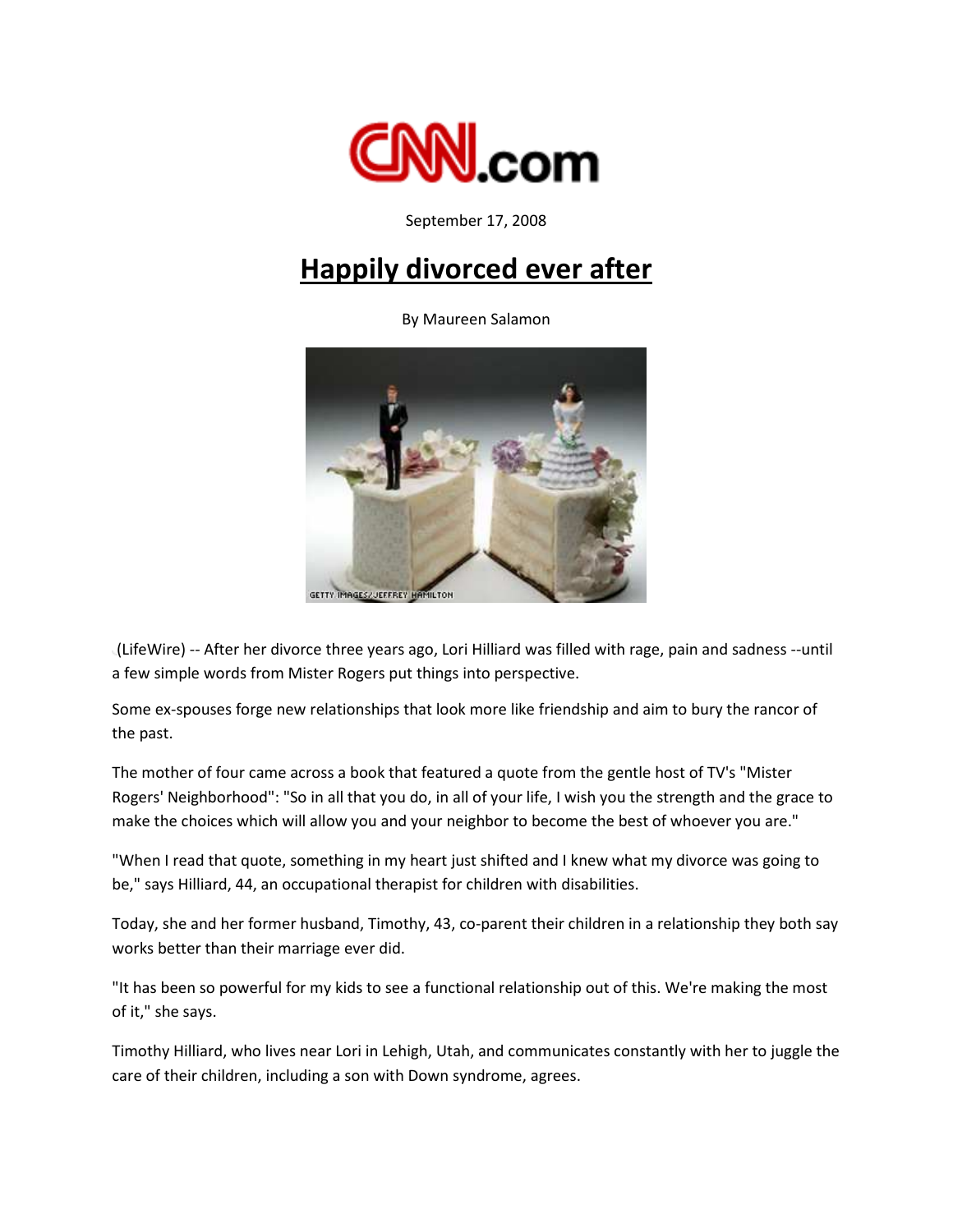"Our relationship basically runs just the way it did when we were married, except without the sex and the arguing. I can tell you, I don't miss the arguing," the marketing executive says.

For many parents, divorce is an arduous, exhausting ordeal. But it doesn't have to be. Some forge brandnew relationships that look more like friendship and aim to bury the rancor of the past.

## **Allies or animosity?**

New York City matrimonial lawyer Nancy Chemtob says about 80 percent of divorcing couples her firm represents are parents, to whom she stresses the benefits of remaining allies even if they cannot remain married.

"It's really in everyone's best interests," says Chemtob, a founding partner of the firm Chemtob Moss Forman and Talbert. "As much animosity as there is, when they realize their common interest... it's going to make everyone's lives easier."

Of course, "happily divorced ever after" is simply not possible for everyone. Chemtob notes that one spouse's fury over the other's marriage-busting infidelity can prevent harmony from ever taking root. And sometimes a divorcing couple just can't break the discord that has simmered over years or decades.

Bonnie Russell and her ex-husband, Mark Barber, tried to stay friends after their 1990 split, but agree that their efforts failed.

"Initially it was an OK divorce," says Russell, a freelance publicist in her 50s from Del Mar, California, who was married to Barber for about four years. "But when I went for more custody, it turned into a horrible divorce."

"We tried to visit; we tried to be civil," says Barber, a 56-year-old lawyer in San Diego who ended up with full custody of the couple's only child, a daughter, who is now 20. "But this is not a success story."

## **Trial and error**

When custody isn't an issue, ex-spouses often try to maintain a relationship focused on one of the few things they may still agree on: their offspring. Russell Wild, 52, of Allentown, Pennsylvania, says he and his former wife, Susan, 51, never lost sight of their commitment to their two children, ages 15 and 12.

The Wilds, married for 22 years, divorced in 2003 and two years later co-wrote "The Unofficial Guide to Getting a Divorce."

"We had seen many attempts at amicable divorce fail among family and friends," says Russell Wild, 52, a financial planner. "We knew it wasn't going to be easy. Married people fight, divorced people fight . . . you just can't let it take control of you and destroy you."